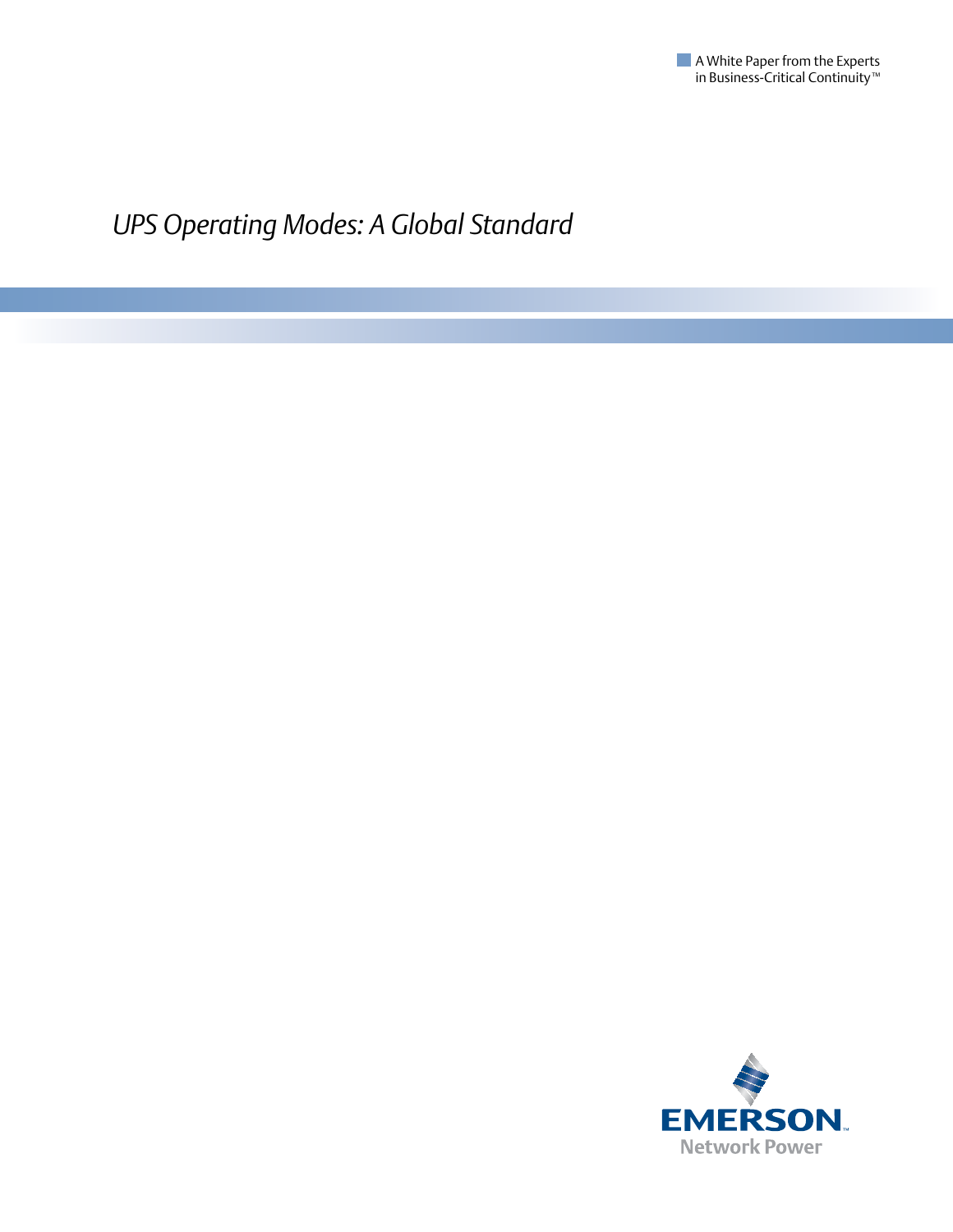## **Executive Summary**

UPS terminology is a complex subject, often made more confusing by the competing marketing claims of various manufacturers. This can make it difficult for specifiers and owners to understand and evaluate the options provided by competing vendors. The North American industry should consider the approach and terminology developed by the IEC. The IEC has defined UPS types based on the relationships and dependencies (or lack thereof) between input and output voltage and frequency. This paper explains these terms and discusses the capabilities and limitations of the various classifications.

## **Areas of confusion**

There are two areas where confusion seems to be most prevalent:

- 1. The meaning of the terms "on-line" and "conversion" when describing a UPS topology.
- 2. The power conditioning capabilities of "energy saver" or "Eco" modes of operation.

The primary motivation for clarifying this terminology is to make sure that the specified solution is actually capable of addressing the problems that it is intended to solve or prevent. For example, the terms "on-line" and "conversion" (as in "double conversion") were historically used to describe and identify a UPS that converted incoming AC to DC and then back to AC, eliminating the largest range of power problems in the process. It was unusual for a manufacturer to highlight the fact that their UPS might be "single conversion" as this was considered to be a lower standard of performance, particularly in large threephase application.

With the growing focus on energy efficiency, users have been demanding and manufacturers have been offering energy saver or "Eco" modes as a way to reduce energy consumption. These have gained acceptance as server power supply units (PSU's) have evolved with wider tolerances for input voltage levels and longer ridethrough capability, as measured by the ITI (formerly CBEMA) curve. The confusion arises as to the effectiveness of these modes in providing clean power to the critical load and controlling issues that could be reflected back to the source, including input current harmonics and load power factor issues.

These are issues which the new power supply designs do not always solve and in some cases will exacerbate.

In broad terms, there are two possible modes that can be considered "high efficiency":

- 1. The load will be supported through the UPS bypass with NO interaction with the incoming mains (other than battery charging). This is typically referred to as an "off-line" or "standby" topology or mode;
- 2. The load can also be supported through the UPS bypass but the inverter can provide some level of power conditioning (and this can range from basic voltage regulation to active filtering of load-generated harmonics); This range of capabilities is typically referred to as "line interactive" topology or mode.

It is important to understand exactly which mode is offered and how that is controlled so that the specifier and user's expectations and requirements are properly met.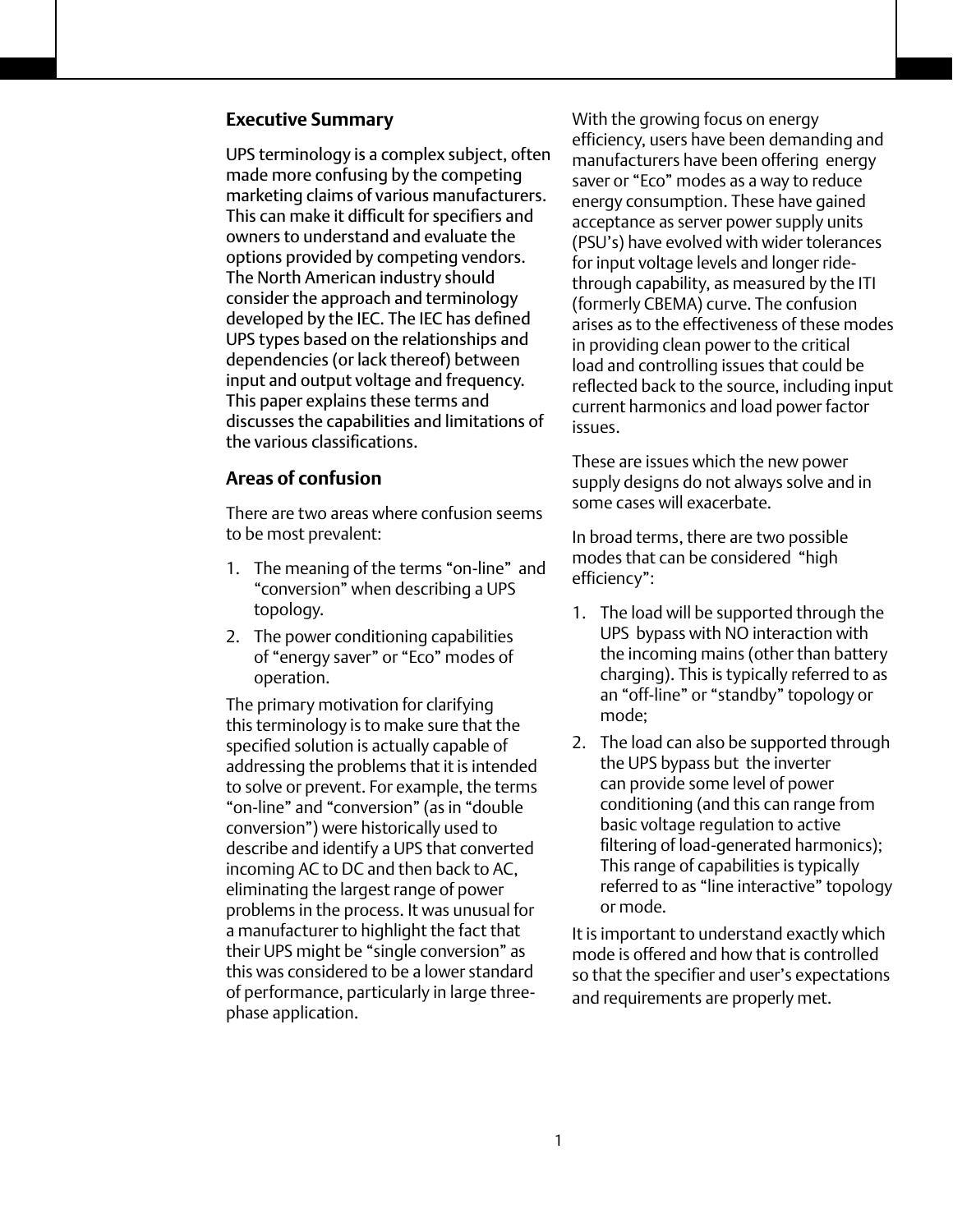As a starting point, it may be useful to review the range of common power issues and the traditional solutions which have been offered.

# **Available solutions**

There are several solutions presently available in the market to condition and improve the energy supply quality to the load:

- •UPS
- •Transient Voltage Surge Suppressor (TVSS)
- •Static transfer switches
- •Series active filters
- •Parallel active filters
- •Hybrid active filters (series and parallel)



#### **Typical electrical disturbances**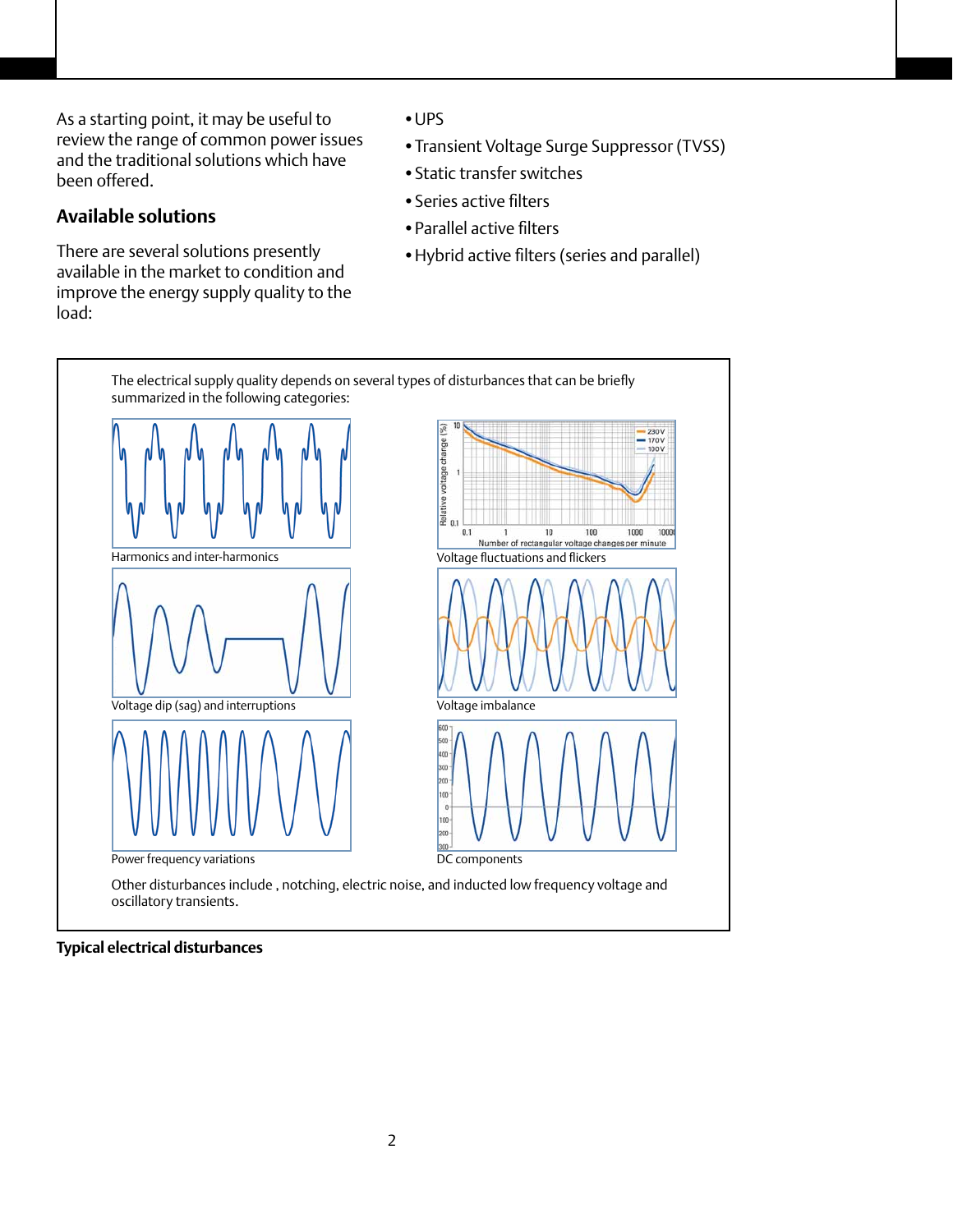The latter three solutions based on active filters are typically used to compensate all of the disturbance categories, except voltage interruptions and frequency variations, within certain limits and with high efficiency.

When considering the common electrical disturbances seen earlier on page 2, the UPS in its double conversion configuration, is the only one to date capable of compensating for all of the possible electrical disturbances.

 The UPS is indeed capable of supplying high quality voltage to the load both during the presence of large voltage amplitude fluctuations and also during total power supply interruptions. The latter can be achieved with local energy storage devices, such as batteries or flywheels.

The double conversion UPS is certainly a leading solution, its only drawback is that it consumes a higher amount of energy in continuously converting input AC power to DC power and then back to AC for output to the loads.



**Figure 1. Parallel active filter for harmonics, PF, and transient compensation.**

# **Operating modes defined by IEC 602040-3**

How the IEC definitions bring clarity. The IEC has identified three UPS topologies in its standard #62040-3. These are defined by the relationships and dependencies (or lack thereof) between input and output voltage and frequency characteristics.

- a). VFI—Voltage and Frequency of the Output are Independent of Input Voltage and Frequency—this is only possible if the they are generated independently, as in a double conversion mode or topology.
- b). VFD—Voltage and Frequency of the Output are Dependent on the Input. This is true if there is no voltage regulation or independent generation of the output, which identifies a standby or offline mode. There can be some passive filtering, but no active power correction.
- c). VI—Voltage of the Output is Independent of Input (Frequency In = Out). This is descriptive of line interactive mode or topology

All of these are predicated on the ability of the UPS to maintain these relationships within a specified range without resorting to battery power. By defining these relationships in this way, the focus is on WHAT the UPS actually does (and therefore, what problems it can address) as opposed to HOW it actually achieves the result.

Thus, competing methods of achieving these results can be evaluated by the specifier or end user, knowing that they are actually comparing apples to apples.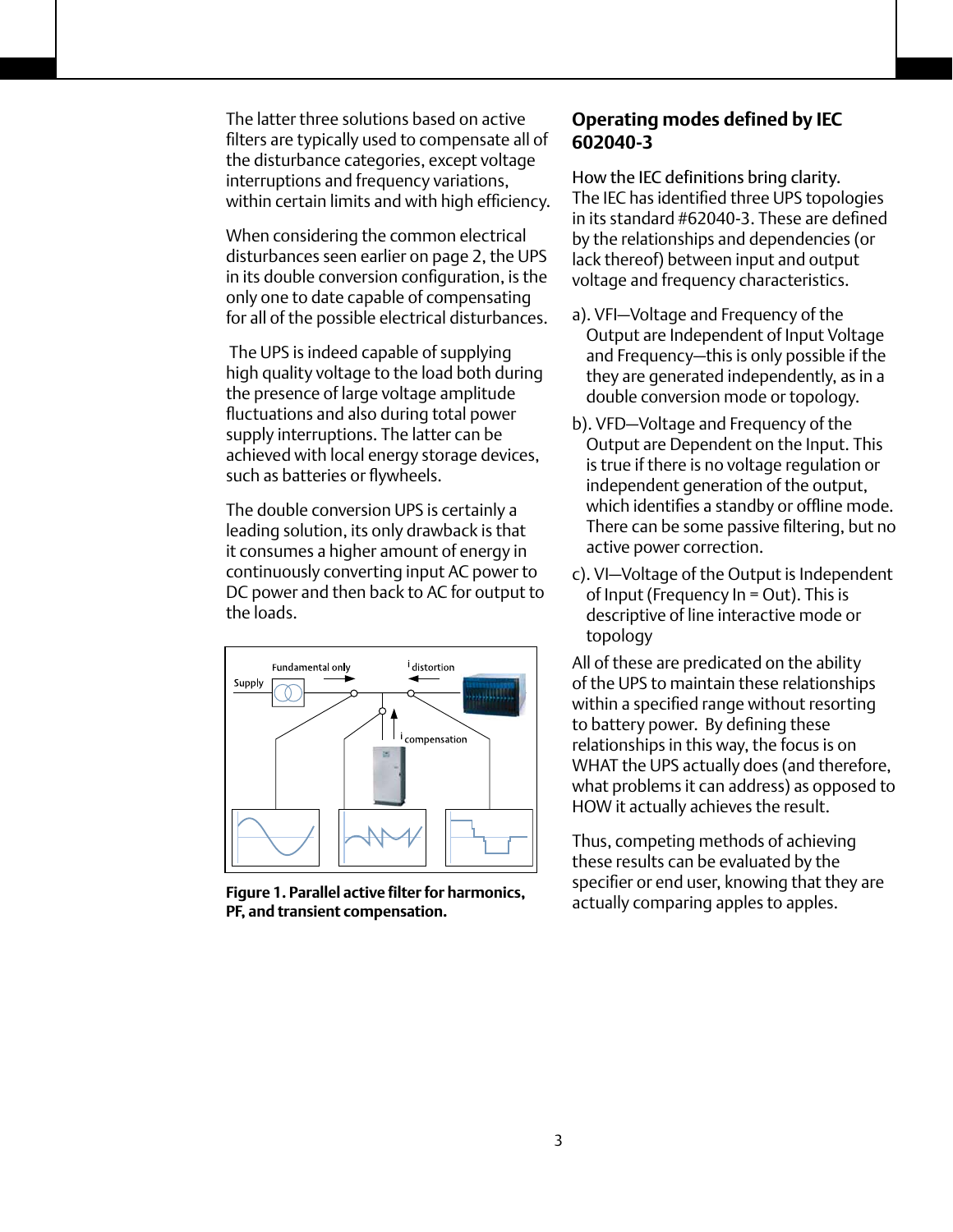## *VFI operation*

IEC 62040-3 VFI is the double conversion mode which provides the highest level of power conditioning. It protects the load from all types of electrical network disturbances using a greater amount of energy. Efficiency at full load with the latest transformer-free technology is over 94%.



**Figure 2. New transformer-free VFI UPS (double conversion)**

#### *VFD operation*

This mode may be used when the need for conditioning is non-existent and allows energy flow to pass through the bypass line. In this case efficiency reaches 99%.



**Figure 3. New transformer-free VFD UPS**

## *VI operation*

IEC 62040-3 VI compensates only the main disturbances such as mains sags and swells. In enhanced mode, this can also address issues such as load THDi and load PF. The energy used is derived from the use of the inverter as an active filter giving all the necessary reactive power. In a typical condition this mode will have an efficiency of between 96 and 98%, depending on the load type (e.g. non-linear, linear, etc.) and the input mains conditions.



**Figure 4. New transformer-free VI UPS with active filter compensating the mains or load disturbances.**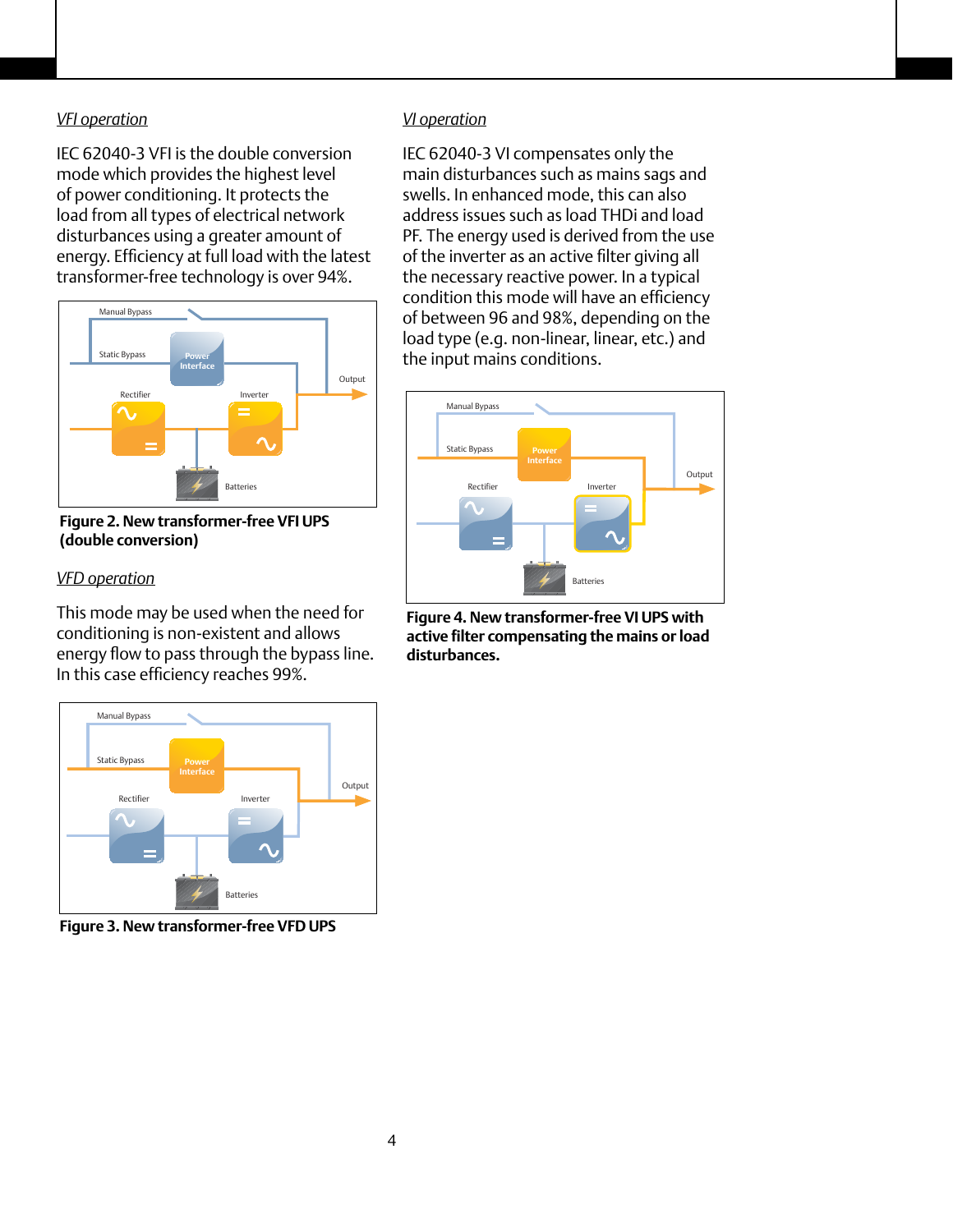## **Using the inverter as an active filter**

An enhanced version of a VI UPS allows compensation of most of the disturbance categories seen on page 2, except voltage interruptions and frequency variations, within certain limits while continuing to maintain a high efficiency. This can be achieved given that the active filter uses less power than double conversion to compensate disturbances.

The good news, in this case, is that the active filter does not need to be an extra, bulky component added to the UPS since an IGBT inverter controlled by appropriate technology can function as an active filter. This is possible, because the inverter itself is idle when the UPS is in high efficiency mode, making it possible to use the inverter both in series and parallel.



**Figure 5. Enhanced VI UPS technology. The UPS is configurated to automatically compensate some disturbances on the network by using the IGBT inverter as an active filter that can be both configured as a parallel or series active filter, while the load is supplied through the static bypass line.** 

Inverter as a parallel active filter: the inverter will work as a current controlled generator, generating a current that compensates the reactive and harmonic content of the load.

Inverter as a series active filter: the current of the active filter will have a shape intended to compensate the bypass line voltage in order to be able to remain inside the tolerance limits. This is possible by adding a series inductance that adds a small line impedance for the active voltage compensation by interacting with the current of the active filter generated by the inverter.

Proportional to the current generated for the compensation of disturbances, power losses will be greater than those experienced on the high efficiency bypass line, but in any case will be less than those which occur in the double conversion mode.

If this is then incorporated with the use of the latest transformer free technology in the same UPS, it becomes evident that this UPS offers the highest possible efficiency while maintaining tight standards of power quality.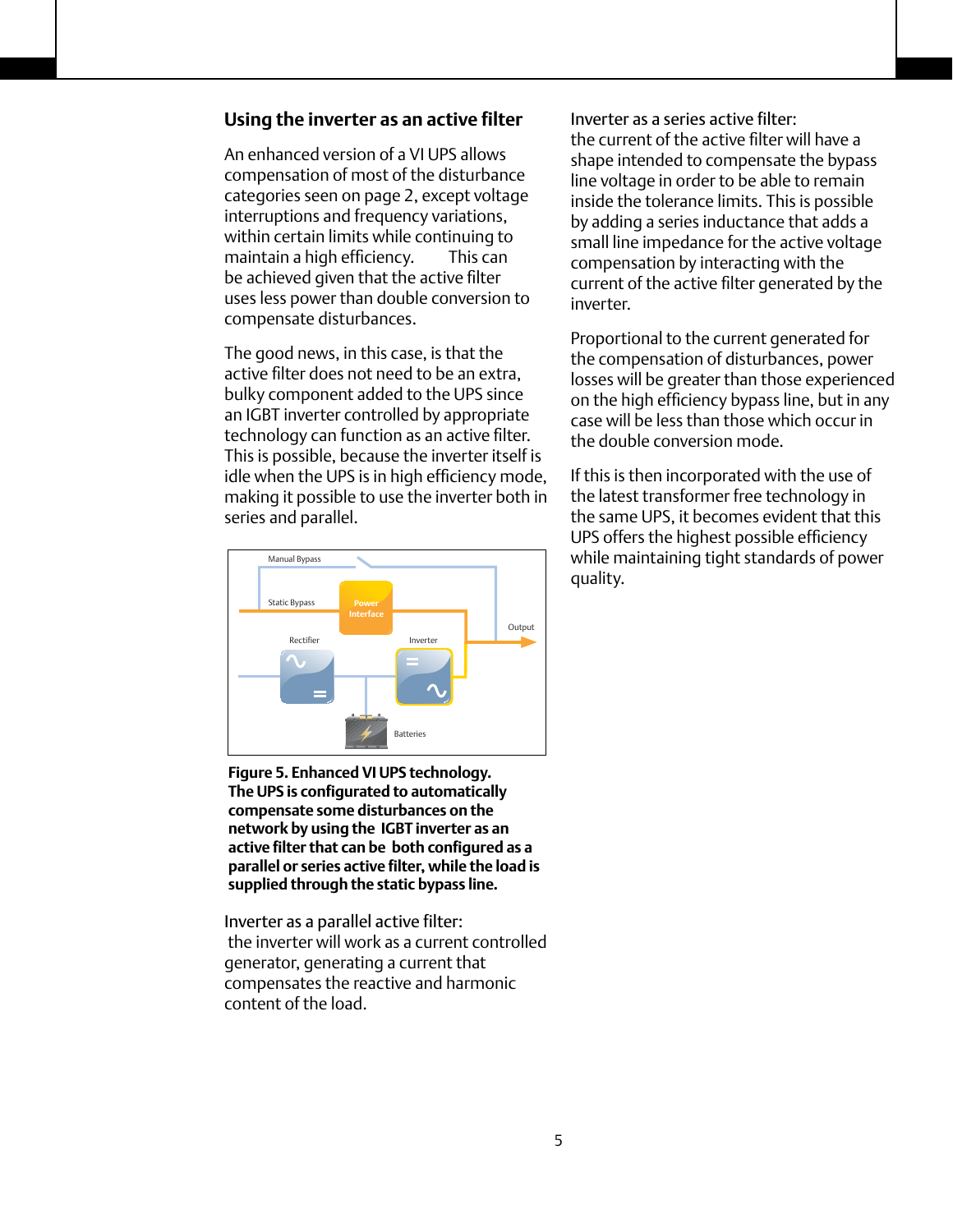## **Conclusion**

The definitions developed by the IEC to identify the various operating modes (or topologies) of UPS's can eliminate much of the confusion emanating from various manufacturers' terms and feature brand names, enabling the specifier and user to make better informed choices. These definitions provide objective benchmarks for comparing the expected power quality performance of competing offerings in high efficiency operating modes. As energy efficiency becomes more and more critical, the specifier and customer will be better able to understand and select the best solution for their applications.